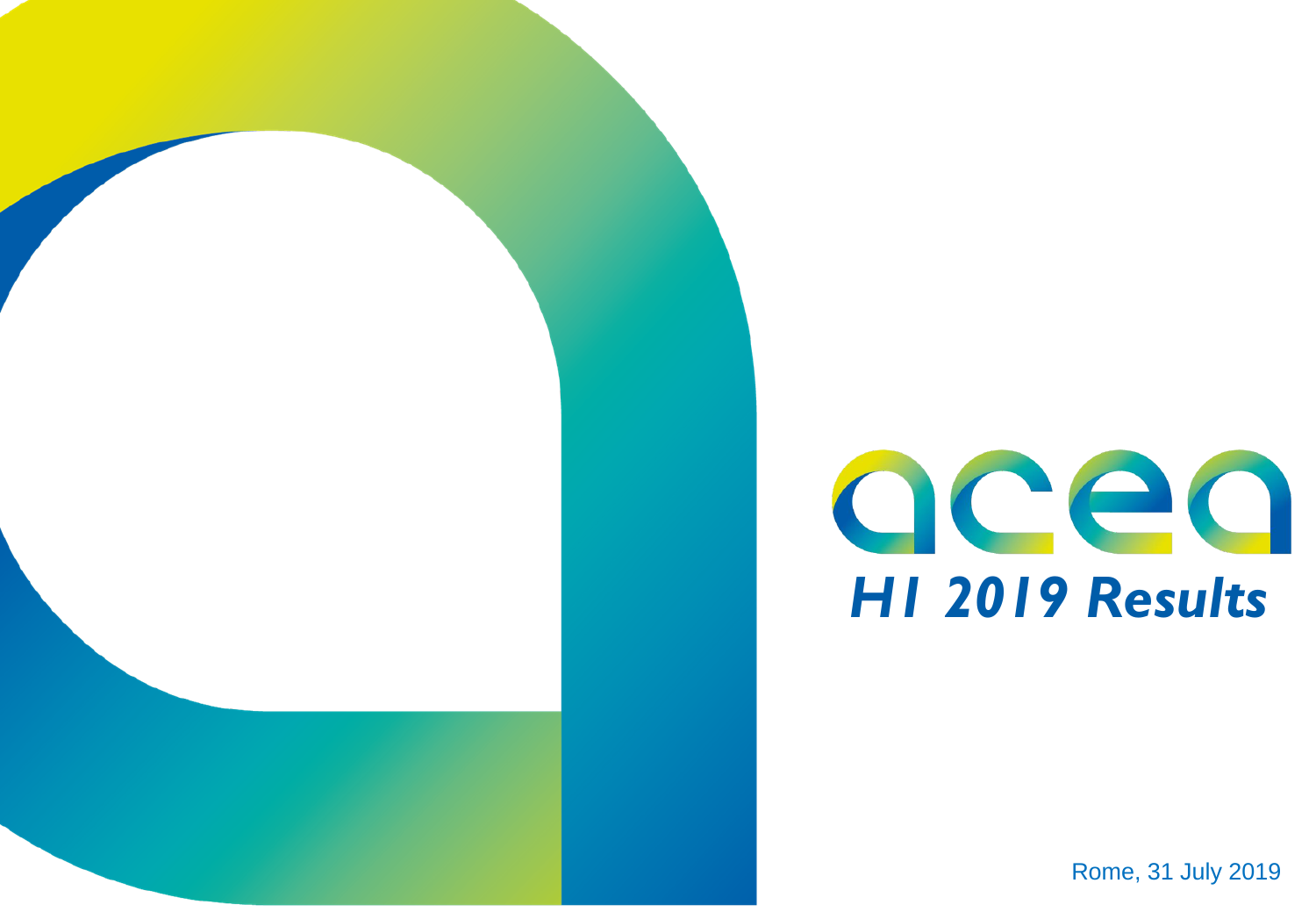## **Executive Summary** *Acea Group*

#### **GROUP ONCE AGAIN RECORDS SIGNIFICANT IMPROVEMENT IN RESULTS. DELIVERY OF MAJOR INVESTMENT PROGRAMME CONTINUES**

- **EBITDA €**503M +12% versus H1 2018
- **EBIT** €260m +4% versus H1 2018
- **Capex** €342m +21% versus H1 2018

### **STRONG GROWTH IN INVESTMENT IN REGULATED INFRASTRUCTURE CONTINUES: EBITDA GUIDANCE FOR 2019 RAISED**

- **EBITDA guidance raised** from +5%/6% **to ≥+7%** versus 2018 (€933m)
- **Capex guidance maintained** with increase of over 10% versus €631m of 2018
- **Net debt guidance confirmed** at €2.85-2.95bn

## *MAJOR TRANSACTIONS COMPLETED SINCE BEGINNING OF THE YEAR*

#### **THE ACQUISITION OF A 51% STAKE IN ''PESCARA DISTRIBUZIONE GAS'' COMPLETED IN MARCH**

#### **BUSINESS PLAN 2019-2022 APPROVED ON 2 APRIL, TARGETING:**

- **EBITDA** in 2022: €1,270m (+36% versus 2018)
- **RAB** in 2022: €4.8bn (+28% versus 2018)
- **Record investment**: €4bn (in the period 2018-2022)
- **Dividend** of at least €0.75 per share for 2019 and rising further over life of the Plan

#### **ISSUE OF BONDS WORTH €500M UNDER EMTN PROGRAMME SUCCESSFULLY COMPLETED IN MAY. BONDS HAVE A TERM TO MATURITY OF 9 YEARS AND PAY A FIXED RATE OF 1.75%**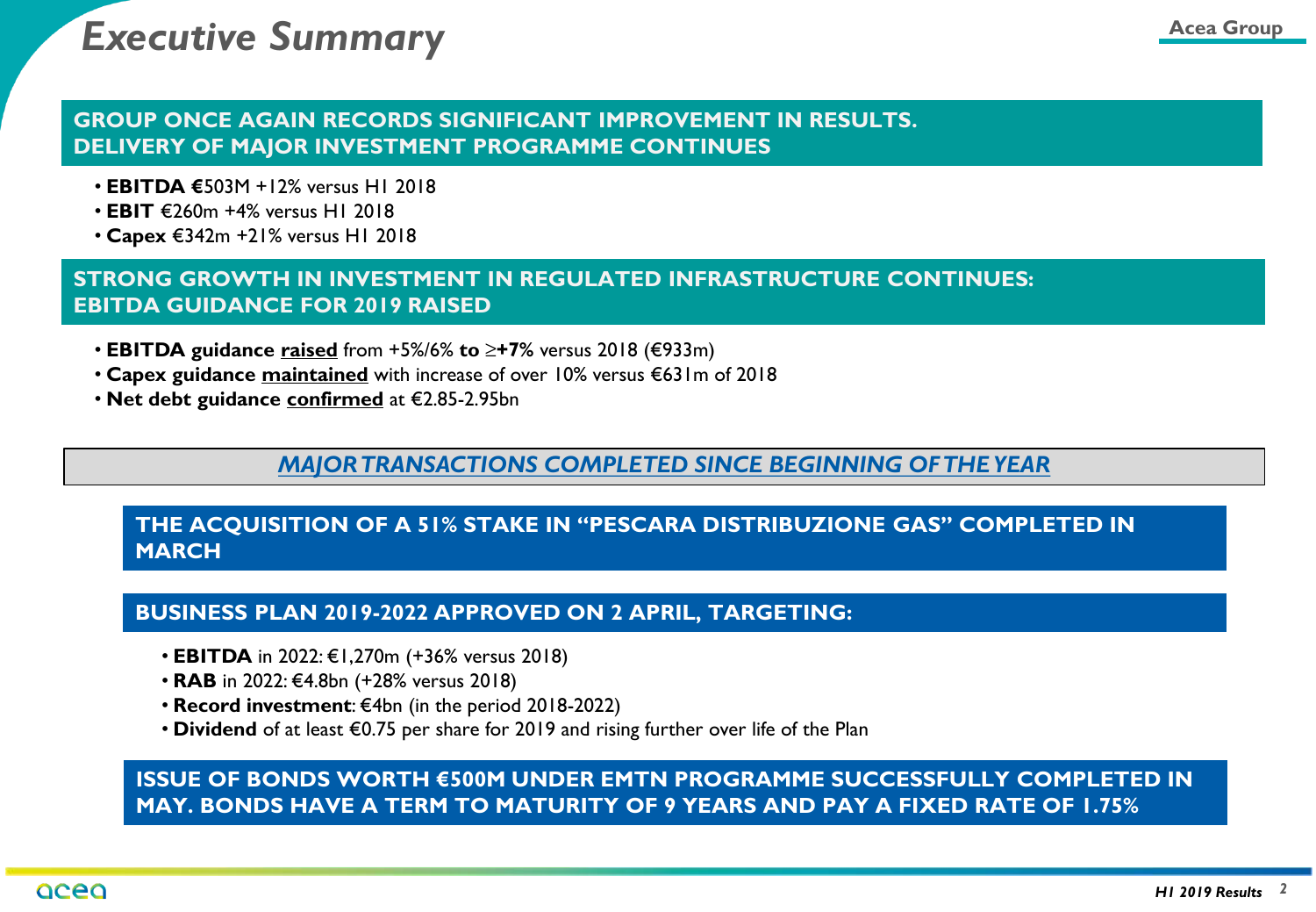## **Executive Summary** *Acea Group*

#### **IN MAY, FITCH RATINGS CONFIRMED ITS «BBB+» RATING OF ACEA WITH A STABLE OUTLOOK**

Fitch Ratings' opinion reflects Acea's strategic focus on regulated activities and the positive results achieved.

#### **ACQUISITION OF 90% OF DEMAP, OWNER OF A PLASTIC TREATMENT PLANT** *(July 2019)*

- EnterpriseValue of 100% of Demap: €20m
- Demap's EBITDA: €3.5m
- Plant authorised to treat 75k tonnes a year (under contract with Corepla Consortium)

#### **PROCEDURE COMPLETED FOR RENEWAL OF CONCESSION FOR THE PESCHIERA-LE CAPORE WATER MAIN, DUE TO EXPIRE IN SEPTEMBER 2031** *(July 2019)*

Renewal of the concession is in preparation for construction of a second pipeline as part of the Peschiera water main with the aim of improving the security of water supplies in Rome.

#### **AGREEMENT ENTERED INTO WITH ENEA FOR THE JOINT DEVELOPMENT OF CIRCULAR ECONOMY PROJECTS** *(July 2019)*

ACEA's objective is to apply the technologies, innovative solutions and know-how provided by ENEA in its industrial projects, above all in the waste treatment and water sectors.

### **AGREEMENTS FOR THE ACQUISITION OF PHOTOVOLTAIC PLANTS WITH TOTAL CAPACITY OF APPROXIMATELY 25 MWp** *(July 2019)*

- Total Enterprise Value: ~€75m
- Total EBITDA: ~€11m
- Feed-in tariffs provided by Conto Energia initiative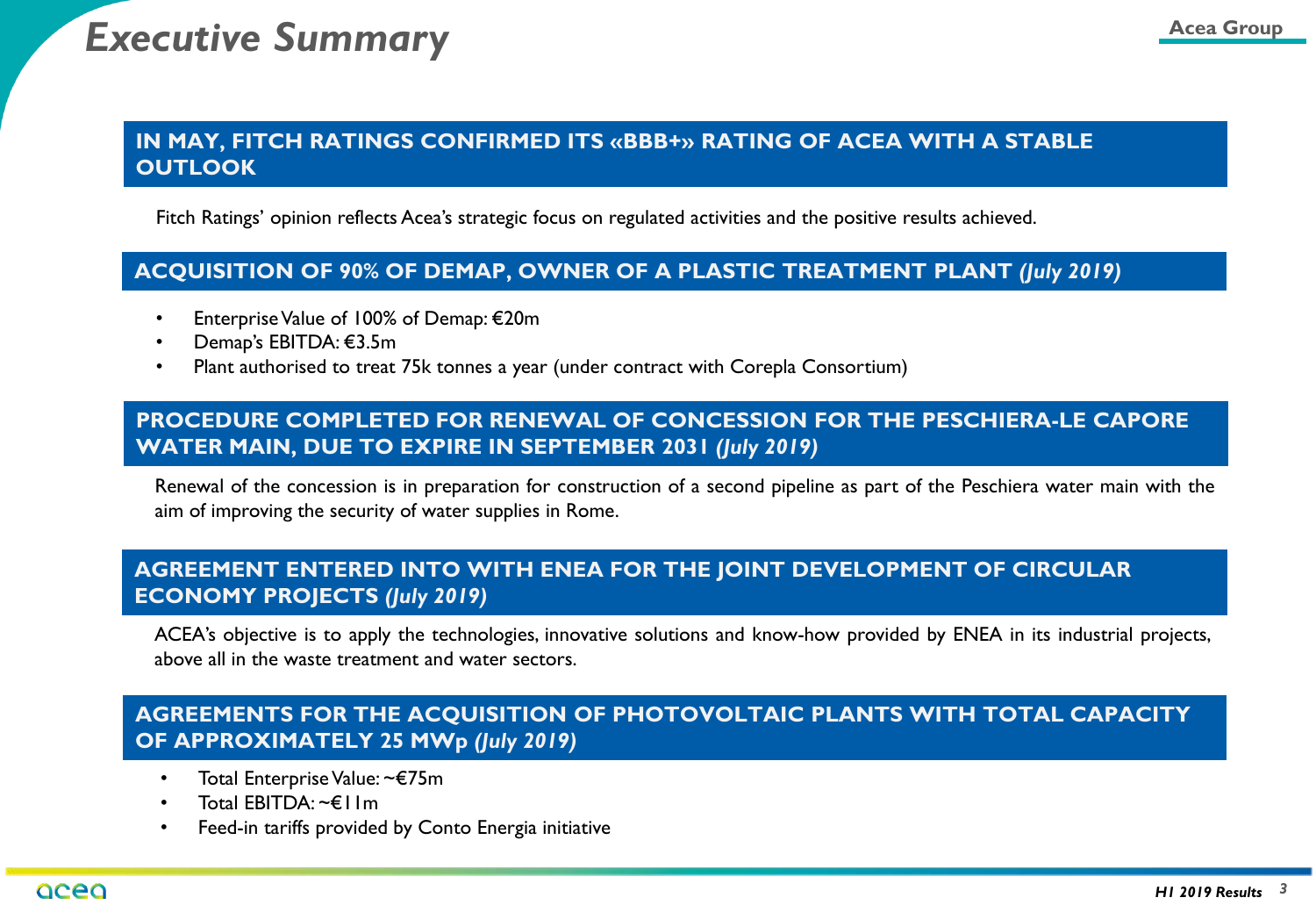## **Acea Group** *H1 2019 financial highlights*

| $(\epsilon m)$              | HI 2019<br>(a) | HI 2018<br>(b) | % change<br>(a/b) | <b>EBITDA GUIDANCE RAISED FOR 2019</b>                                                    |
|-----------------------------|----------------|----------------|-------------------|-------------------------------------------------------------------------------------------|
| <b>Consolidated revenue</b> | 1,553.1        | 1,454.3        | $+6.8%$           | Initial guidance : $+5\%$ /+6%                                                            |
| <b>EBITDA</b>               | 502.6*         | 449.9          | $+11.7%$          | <b>EBITDA 2018</b><br>€933m<br>Updated guidance: $\geq +7\%$                              |
| <b>EBIT</b>                 | 260.2          | 250.7          | $+3.8%$           |                                                                                           |
| Group net profit**          | 143.0          | 142.7          | $+0.2%$           | +6.9% versus H1 2018<br>after income relating to investment in TWS group                  |
|                             |                |                |                   |                                                                                           |
| Capex                       | 342.0          | 282.0          | $+21.3%$          | $\Rightarrow$<br>Capex guidance confirmed for 2019: up by over<br>10% versus 2018 (€631m) |
|                             |                |                |                   |                                                                                           |

| $(\epsilon m)$          | (a)               | 30 June 2019 31 Dec 2018<br>(b) | 30 June 2018<br>(C) | $%$ change<br>(a/b) | $%$ change<br>(a/c) |
|-------------------------|-------------------|---------------------------------|---------------------|---------------------|---------------------|
| Net debt                | $2,842.5^{\circ}$ | 2,568.0                         | 2,570.3             | $+10.7%$            | $+10.6%$            |
| <b>Invested capital</b> | 4,738.4           | 4,471.5                         | 4,236.6             | $+6.0%$             | $+11.8%$            |
|                         |                   |                                 |                     |                     |                     |

**Net debt guidance confirmed for 2019**: €2.85-2.95bn

*\* Effect of consolidation of Gori: €34.2m*

*\*\* Recognition in H1 2018 of income from acquisition of the investment in the TWS group (€8.9m)*

°*Impact of application of IFRS16 from 1 January 2019 (up €56.8m)*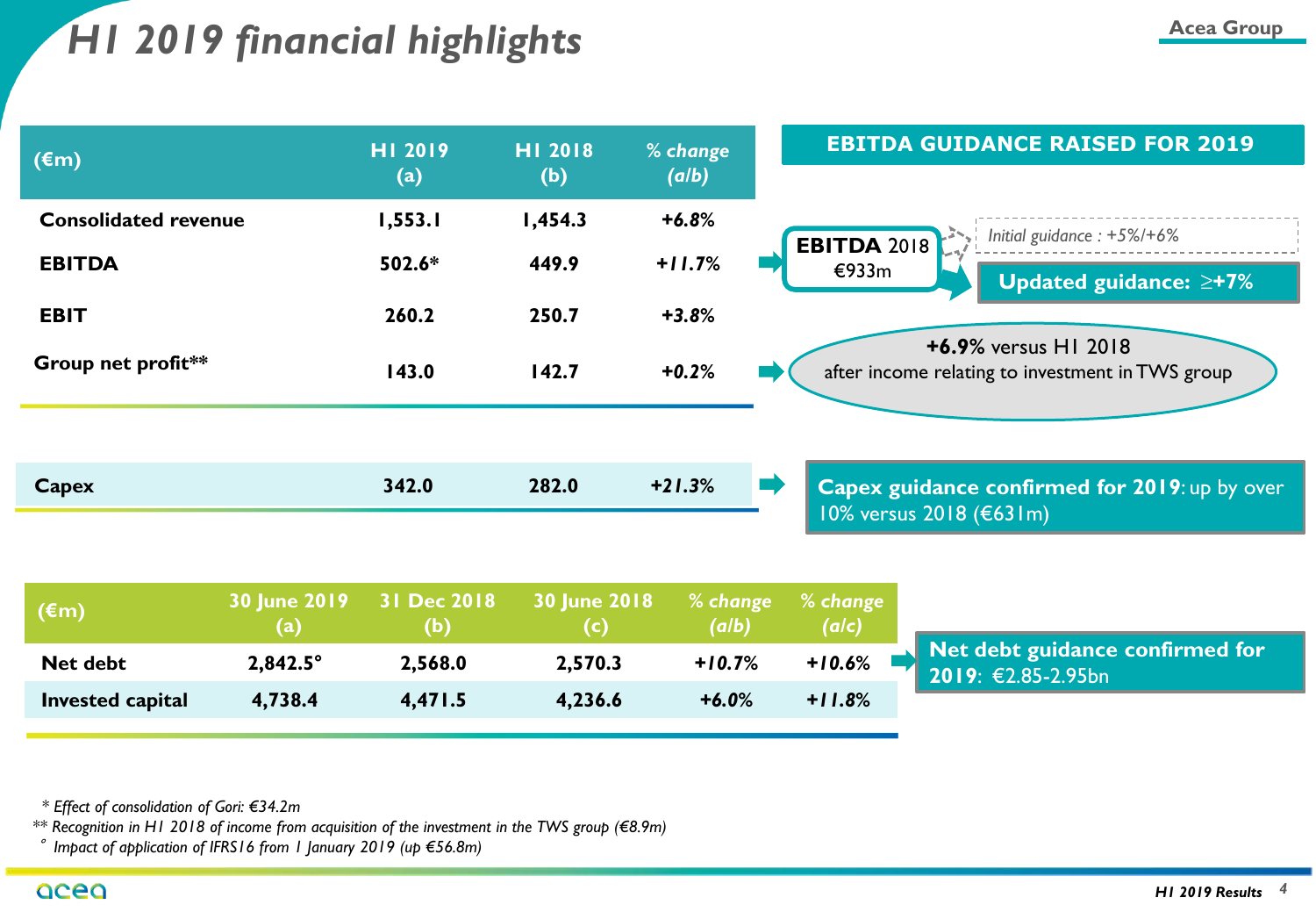



*\* Increase in workforce primarily reflects changes in scope of consolidation (Gori +841; Consorcio Servicio Sur +195; Pescara Distribuzione Gas +12)*

*\*\* Effect of consolidation of Gori: €31.6m (in H1 2019 Gori's EBITDA is €34.2m, in H1 2018 Gori contributed €2.6m to EBITDA)*

*\*\*\* Overseas, Engineering & Services, Corporate*

acea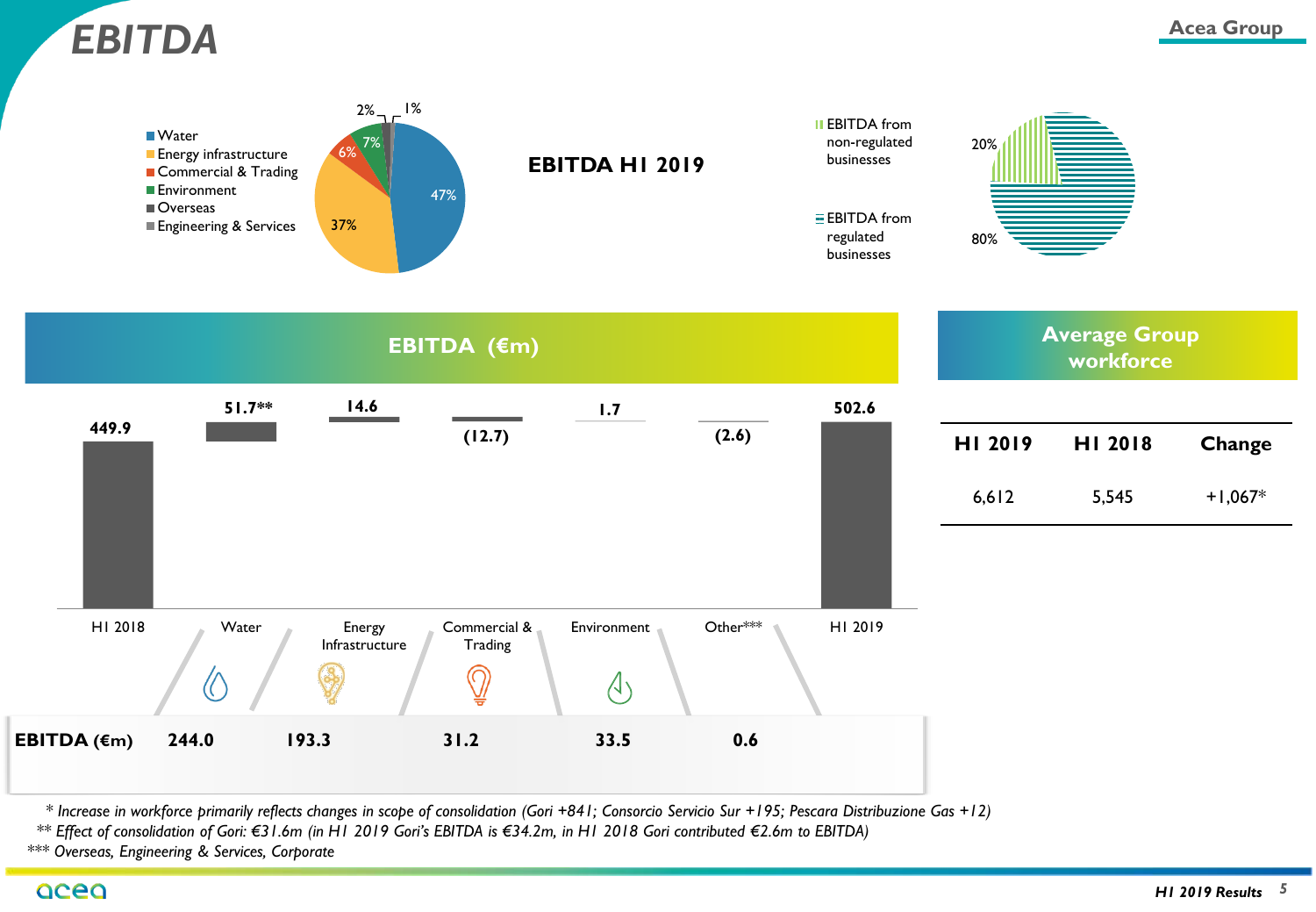## *EBITDA and quantitative data* **According to Acea Group** *Acea Group H1 2019 financial highlights*

### **KEY HIGHLIGHTS**

| Water                      |  |
|----------------------------|--|
| <b>EBITDA</b> main drivers |  |

Line-by-line consolidation of Gori: +€31.6m. Funding of €100m obtained for the Company

Companies consolidated using equity method: +€0.6m

Completion of acquisition of 51% of Pescara Distribuzione Gas $\odot$ 

| $(\epsilon m)$                                | HI 2019<br>(a) | HI 2018<br>(b)           | % change<br>(a/b) | Quantitative data                                   | HI 2019 | HI 2018 |
|-----------------------------------------------|----------------|--------------------------|-------------------|-----------------------------------------------------|---------|---------|
| <b>EBITDA</b>                                 | 244.0          | 192.3                    | $+26.9%$          |                                                     |         |         |
| Of which: ACEA ATO2                           | 176.8          | 161.7                    | $+9.3%$           | <b>Total volume of water</b><br>distributed $(Mm3)$ | 251     | 210     |
| Acea ATO5                                     | 13.1           | 11.5                     | $+13.9%$          |                                                     |         |         |
| Gori                                          | 34.2           | $\overline{\phantom{a}}$ | n/s               |                                                     |         |         |
| Companies consolidated using<br>equity method | 17.8           | 17.2                     | $+3.5%$           |                                                     |         |         |
| Other consolidated companies                  | 2.1            | 1.9                      | $+10.5%$          |                                                     |         |         |
| <b>Capex</b>                                  | 168.3          | 156.4                    | $+7.6%$           |                                                     |         |         |
|                                               | HI 2019<br>(a) | HI 2018<br>(b)           | Change<br>(ab)    |                                                     |         |         |
| <b>Average workforce</b>                      | 2,672          | 1,794                    | $+878*$           |                                                     |         |         |

*\* The increase primarily reflects the consolidation of Gori (+841) and Pescara Distribuzione Gas (+12)*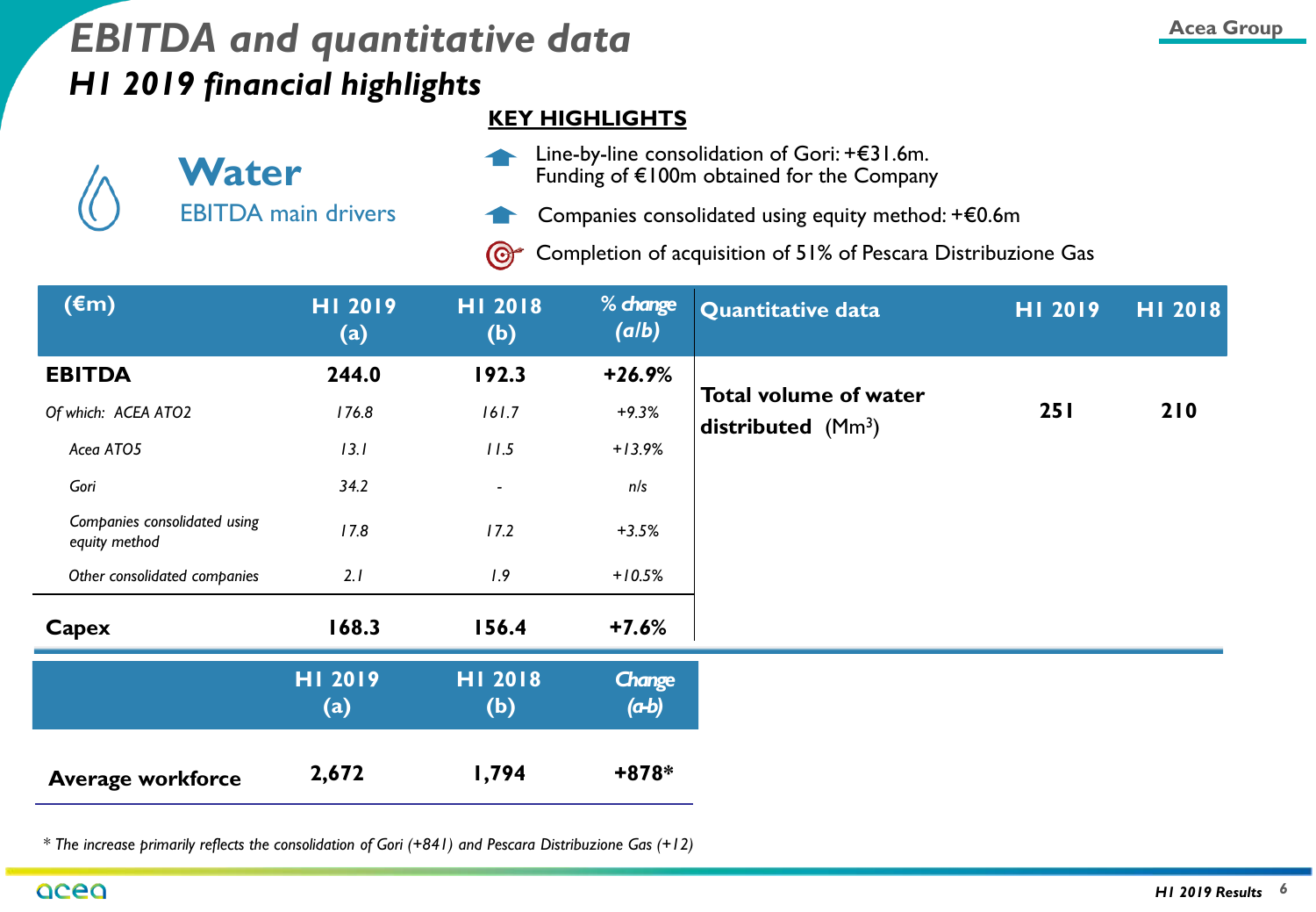## *EBITDA and quantitative data H1 2019 financial highlights*

## **KEY HIGHLIGHTS**

 $\blacktriangleleft$ 

 $\odot$ 

Distribution: +€13.1m



Generation: stable

Public Lighting: +€1.4m

Acquisitions of photovoltaic plants with total capacity of approximately 25 MWp finalised, mainly **in July**

| $(\epsilon m)$           | HI 2019<br>(a) | HI 2018<br>(b) | % change<br>(a/b)     | <b>Quantitative data</b>                   | HI 2019 | HI 2018 |
|--------------------------|----------------|----------------|-----------------------|--------------------------------------------|---------|---------|
| <b>EBITDA</b>            | 193.3          | 178.7          | $+8.2%$               | <b>Total electricity distributed (GWh)</b> | 4,755   | 4,845   |
| - Distribution           | 168.2          | 155.1          | $+8.4%$               | <b>Number of customers ('000s)</b>         | 1,631   | 1,626   |
| - Generation             | 25.3           | 25.4           | $-0.4%$               |                                            |         |         |
| - Public Lighting        | $-0.3$         | $-1.7$         | n/s                   | <b>Total electricity produced (GWh)</b>    | 295     | 298     |
| Capex                    | 133.4          | 105.6          | $+26.3%$              |                                            |         |         |
|                          | HI 2019<br>(a) | HI 2018<br>(b) | <b>Change</b><br>(ab) |                                            |         |         |
| <b>Average workforce</b> | 1,361          | 1,386          | $-25$                 |                                            |         |         |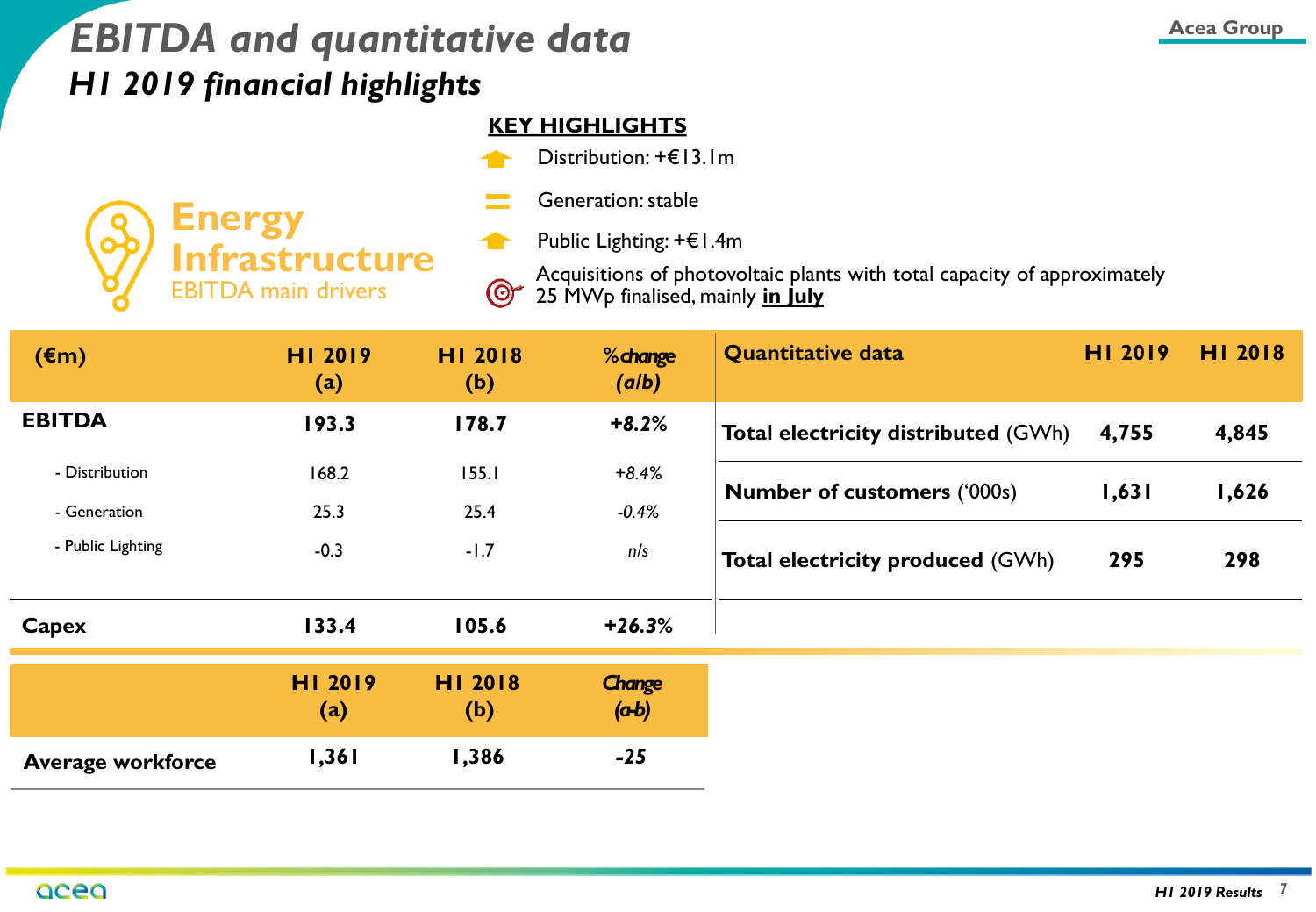## *EBITDA and quantitative data H1 2019 financial highlights*



## **Commercial & Trading KEY HIGHLIGHTS**

EBITDA main drivers

Reduced margins on Free market (mass market segment)

Reduced margins on Enhanced Protection market (cut in late payment component in Central Italy in RCV tariff)

| $(\epsilon m)$ | HI 2019<br>$\left( \mathrm{a}\right)$ | HI 2018<br>(b)               | % change<br>(d b) | <b>Quantitative data</b>             | HI 2019 | HI 2018      |
|----------------|---------------------------------------|------------------------------|-------------------|--------------------------------------|---------|--------------|
| <b>EBITDA</b>  | 31.2                                  | 43.9                         | $-28.9%$          | <b>Total energy sold (GWh)</b>       | 3,134   | 3,086        |
|                |                                       |                              |                   | Free market                          | 1,998   | 1,852        |
|                |                                       |                              |                   | <b>Enhanced Protection market</b>    | 1,136   | 1,234        |
| Capex          | 18.5                                  | 5.5                          | n/s               | No. of electricity customers ('000s) | 1,160   | <b>I,190</b> |
|                |                                       |                              |                   | Free market                          | 347     | 325          |
|                | HI 2019<br>(a)                        | HI 2018<br>(b)               | Change<br>(ab)    | <b>Enhanced Protection market</b>    | 813     | 865          |
| <b>Average</b> | 47 I                                  | 465                          | $+6$              | <b>Total gas sold</b> ( $Mm3$ )      | 83      | 73           |
| workforce      |                                       | No. of gas customers ('000s) | 179               | 169                                  |         |              |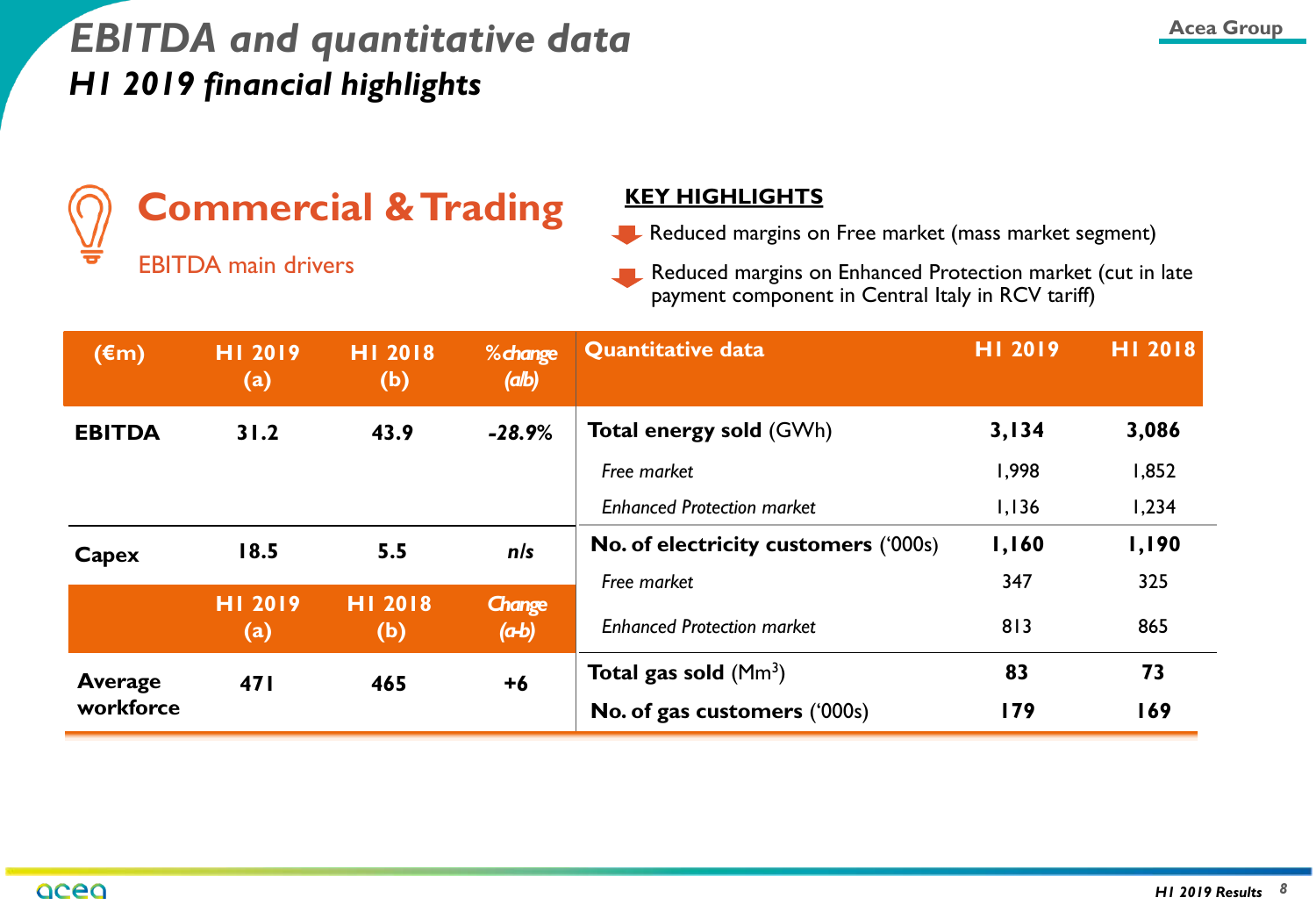## *EBITDA and quantitative data H1 2019 financial highlights*

#### **KEY HIGHLIGHTS**



Increase in compost volumes

Acea Ambiente: extension of CIP6

Acquisition, **in July**, of 90% of Demap, the owner of a plastic treatment plant  $\bigodot$ (authorised capacity of 75k tonnes a year)

| $(\epsilon m)$ | HI 2019<br>(a) | HI 2018<br>(b) | (a/b) | <b>% change</b> Quantitative data        | HI 2019 | HI 2018 |
|----------------|----------------|----------------|-------|------------------------------------------|---------|---------|
| <b>EBITDA</b>  | 33.5           | 31.8           | +5.3% | <b>Treatment and disposal*</b> (Ktonnes) | 604     | 552     |
| Capex          | 10.6           | 8.6            |       | $+23.3\%$ WTE electricity produced (GWh) | 170     | 178     |

|                             | <b>HI 2019</b> | <b>HI 2018</b> | Change  |
|-----------------------------|----------------|----------------|---------|
|                             | (a)            | (b)            | (ab)    |
| <b>Average</b><br>workforce | 374            | 360            | $+14**$ |

*\*\* Consolidation of Bioecologia (+9)*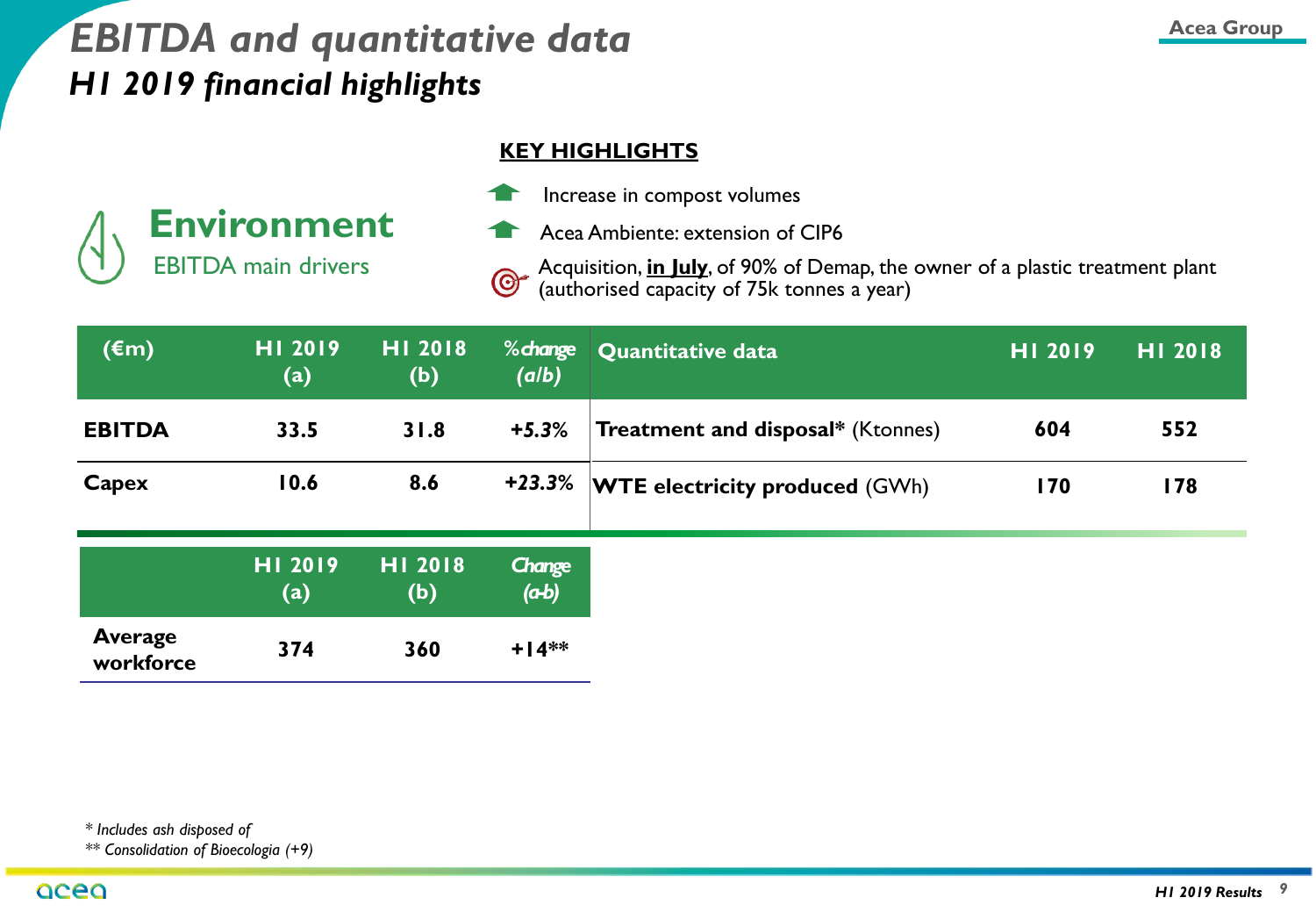## **EBITDA and quantitative data** *Acea Group H1 2019 financial highlights*

| Overseas <del>1</del> from Aguas de San | Pedro                                   | Positive contribution |                       | <b>Engineering</b><br>mon<br>& Services |                | Reduced contribution from<br>Acea Elabori |                       |
|-----------------------------------------|-----------------------------------------|-----------------------|-----------------------|-----------------------------------------|----------------|-------------------------------------------|-----------------------|
| $(\epsilon m)$                          | HI 2019<br>(a)                          | HI 2018<br>(b)        |                       | $(\epsilon m)$                          | HI 2019<br>(a) | HI 2018<br>(b)                            |                       |
| <b>EBITDA</b>                           | 7.9                                     | 7.3                   |                       | <b>EBITDA</b>                           | 6.5            | 7.5                                       |                       |
| Capex                                   | 3.6                                     | 2.2                   |                       | Capex                                   | 0.8            | 0.5                                       |                       |
|                                         | HI 2019<br>$\qquad \qquad \textbf{(a)}$ | HI 2018<br>(b)        | <b>Change</b><br>(ab) |                                         | HI 2019<br>(a) | HI 2018<br>(b)                            | <b>Change</b><br>(ab) |
| <b>Average workforce</b>                | 795                                     | 606                   | $+189*$               | <b>Average workforce</b>                | 272            | 272                                       | $\equiv$              |

|  |  | Holding company |
|--|--|-----------------|
|--|--|-----------------|

| $(\epsilon m)$              | HI 2019<br>(a) | HI 2018<br>(b)        |                       |
|-----------------------------|----------------|-----------------------|-----------------------|
| <b>EBITDA</b>               | (13.8)         | (11.7)                |                       |
| Capex                       | $6.6**$        | 3.1                   |                       |
|                             | HI 2019<br>(a) | <b>HI 2018</b><br>(b) | <b>Change</b><br>(ab) |
| <b>Average</b><br>workforce | 667            | 662                   | $+5$                  |

*\* Consolidation of Consorcio Servicio Sur (+195) \*\* Increased Capex on IT systems*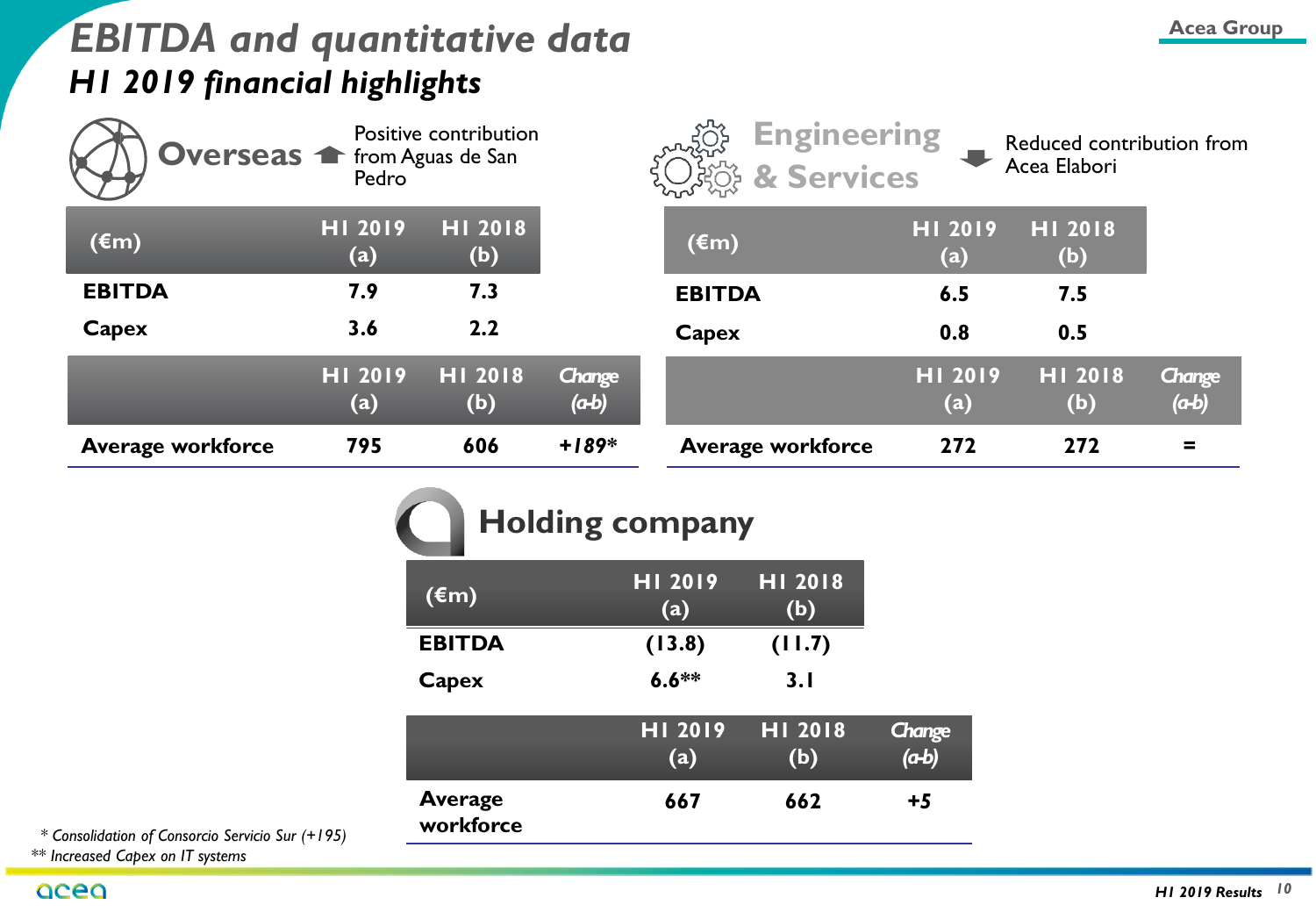## *EBIT and Net profit*



| $(\epsilon m)$    |       | HI 2019 HI 2018 % change |          |  |
|-------------------|-------|--------------------------|----------|--|
| Depreciation      | 200.1 | 161.8                    | $+23.7%$ |  |
| Write-downs       | 36.0  | 31.9                     | $+12.9%$ |  |
| <b>Provisions</b> | 6.3   | 5.5                      | $+14.5%$ |  |
| <b>Total</b>      | 242.4 | 199.2                    | $+21.7%$ |  |

Increase in depreciation linked to growth in Capex across all areas of business (above allWater) and impact of IFRS 16

*\* Income relating to acquisition of the investment in the TWS group (€8.9m)*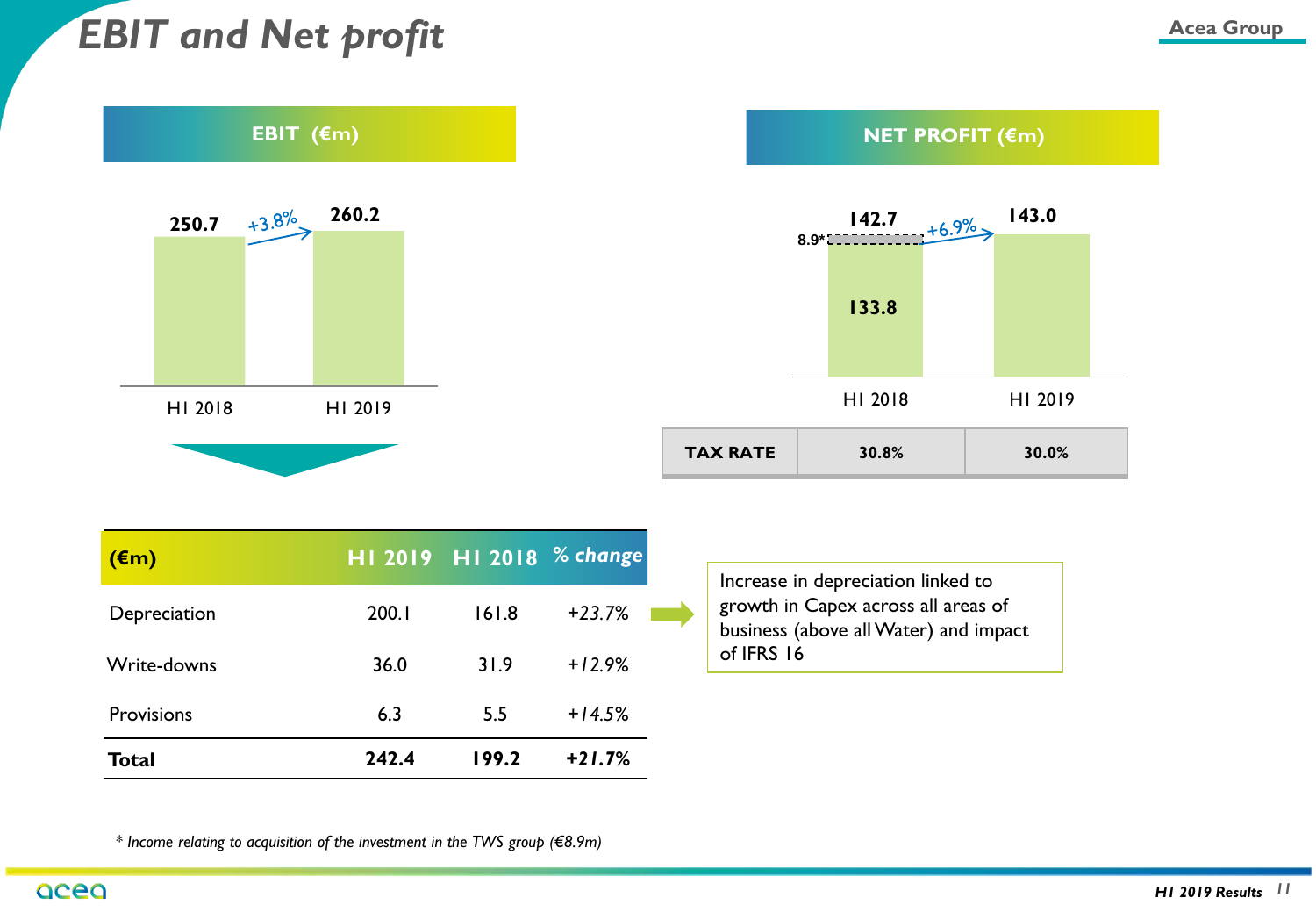*Capex*



*\* Effect of consolidation of Gori (€21m)*

*\*\* Overseas, Engineering & Services, Corporate* 

acea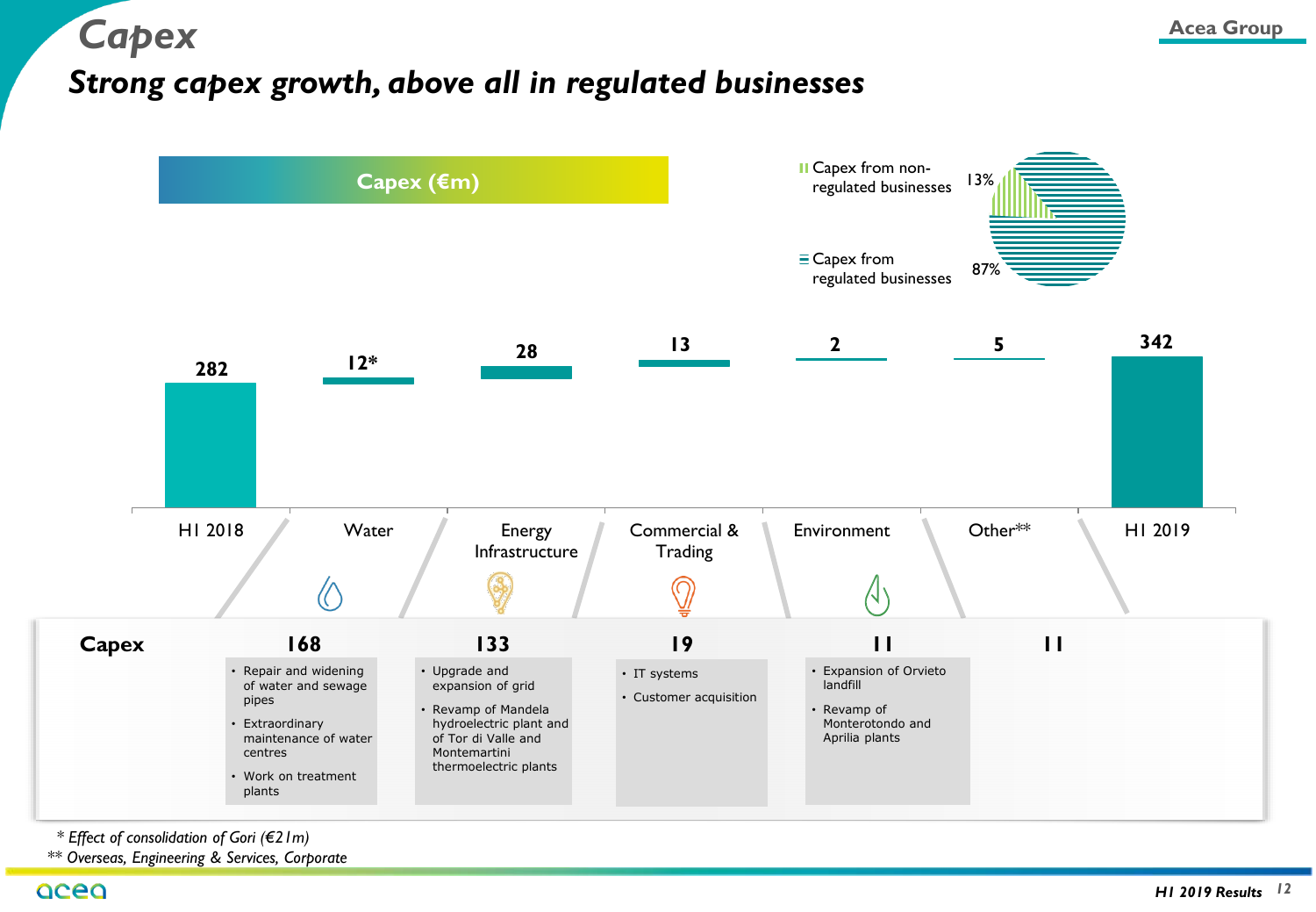## *Cash flow*

| $(\epsilon m)$                                                                              | HI 2019 | HI 2018 |
|---------------------------------------------------------------------------------------------|---------|---------|
| <b>EBITDA</b>                                                                               | 503     | 450     |
| Change in working capital                                                                   | (96)    | (81)    |
| <b>CAPEX</b>                                                                                | (342)   | (282)   |
| <b>FREE CASH FLOW</b>                                                                       | 65      | 87      |
| Net finance income/(costs)                                                                  | (43)    | (42)    |
| <b>Change in provisions</b>                                                                 | (54)    | (39)    |
| <b>M&amp;A**</b>                                                                            | (15)    |         |
| <b>IFRS 16</b>                                                                              | (57)    |         |
| <b>Dividends</b>                                                                            | (151)   | (134)   |
| Other                                                                                       | (19)    | (19)    |
| <b>TOTAL CASH FLOW</b>                                                                      | (274)   | (147)   |
| TOTAL CASH FLOW excluding impact of IFRS 16<br>and acquisition of Pescara Distribuzione Gas | (202)   | (147)   |

#### **Acea Group**

- **Cash outflow due to working capital movements reflecting seasonal factors**
- **Cash outflow due to working capital movements reflecting regulatory measures, amounting to approximately €47m**
- **Cash outflow for working capital in LTM, totalling approximately €50m, in line with expectations for current year**
- **Significant improvement in performance of credit collection in Commercial & Trading segment (improvement in 6 month unpaid ratio of approximately 2%)**



*\* Before adjustments for credit losses*

*\*\* Acquisition of Pescara Distribuzione Gas*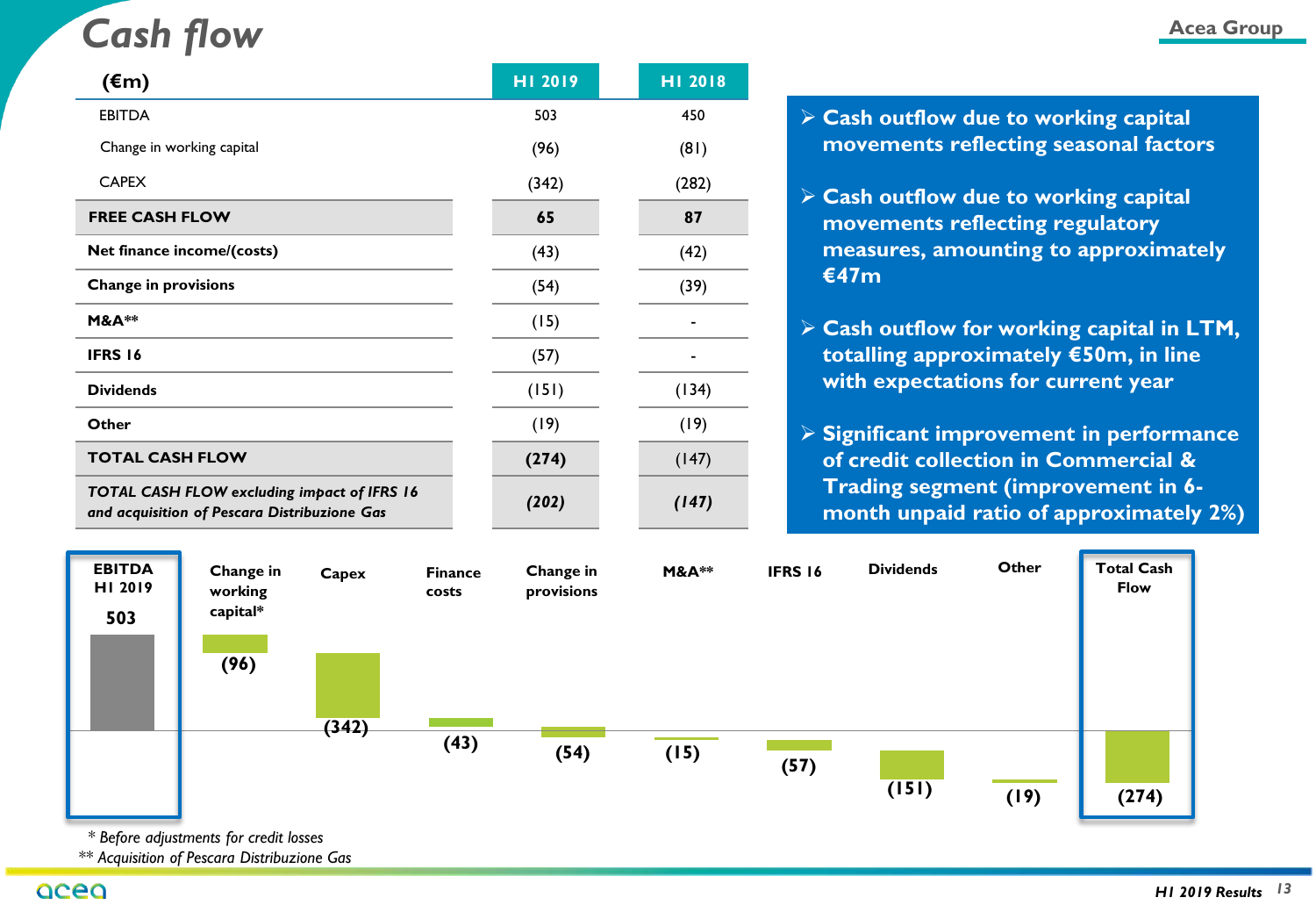## **Acea Group** *Net debt*

| $(\epsilon m)$   | <b>30 June 2019</b><br>(a) | 31 Dec 2018<br>(b) | <b>30 June 2018</b><br>(c) | <b>Change</b><br>$(a-b)$ | <b>Change</b><br>$(a-c)$ |
|------------------|----------------------------|--------------------|----------------------------|--------------------------|--------------------------|
| Net debt         | $2,842.5*$                 | 2,568.0            | 2,570.3                    | 274.5                    | 272.2                    |
| Medium/long-term | 3,431.1                    | 3,341.4            | 3,359.7                    | 89.7                     | 71.4                     |
| Short-term       | (588.6)                    | (773.4)            | (789.4)                    | 184.8                    | 200.8                    |

| 30 June 2019            |                             |  |  |
|-------------------------|-----------------------------|--|--|
| <b>NET DEBT/ EQUITY</b> | <b>NET DEBT/ EBITDA LTM</b> |  |  |
| 1.5x                    | 2.9x                        |  |  |

**16 May 2019** - Issue of bonds worth €500m under EMTN programme successfully completed. Bonds have a term to maturity of 9 years and pay a fixed rate of 1.75%

**July 2019 –** EMTN programme ceiling increased to €4bn



| <b>Ratings</b> |                       |                       |
|----------------|-----------------------|-----------------------|
|                | <b>FitchRatings</b>   | Moody's               |
|                | BBB+                  | Baa2                  |
|                | <b>Stable Outlook</b> | <b>Stable Outlook</b> |

*\* Impact of application of IFRS 16 from 1 January 2019 (+€56.8m)*

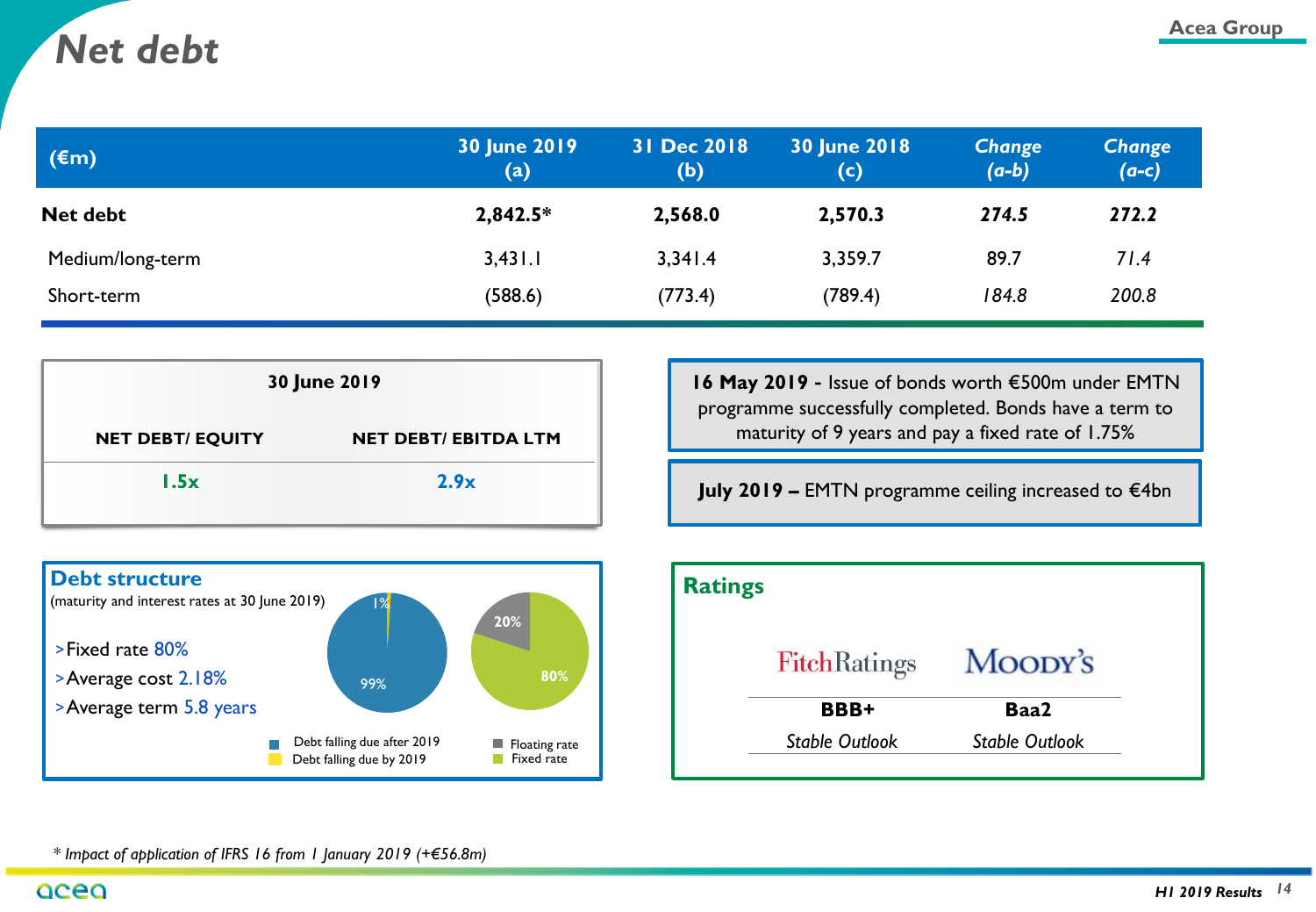## **Acea Group H1 2019 Results**

**Rome, 31 July 2019**

# *Q&A Session*